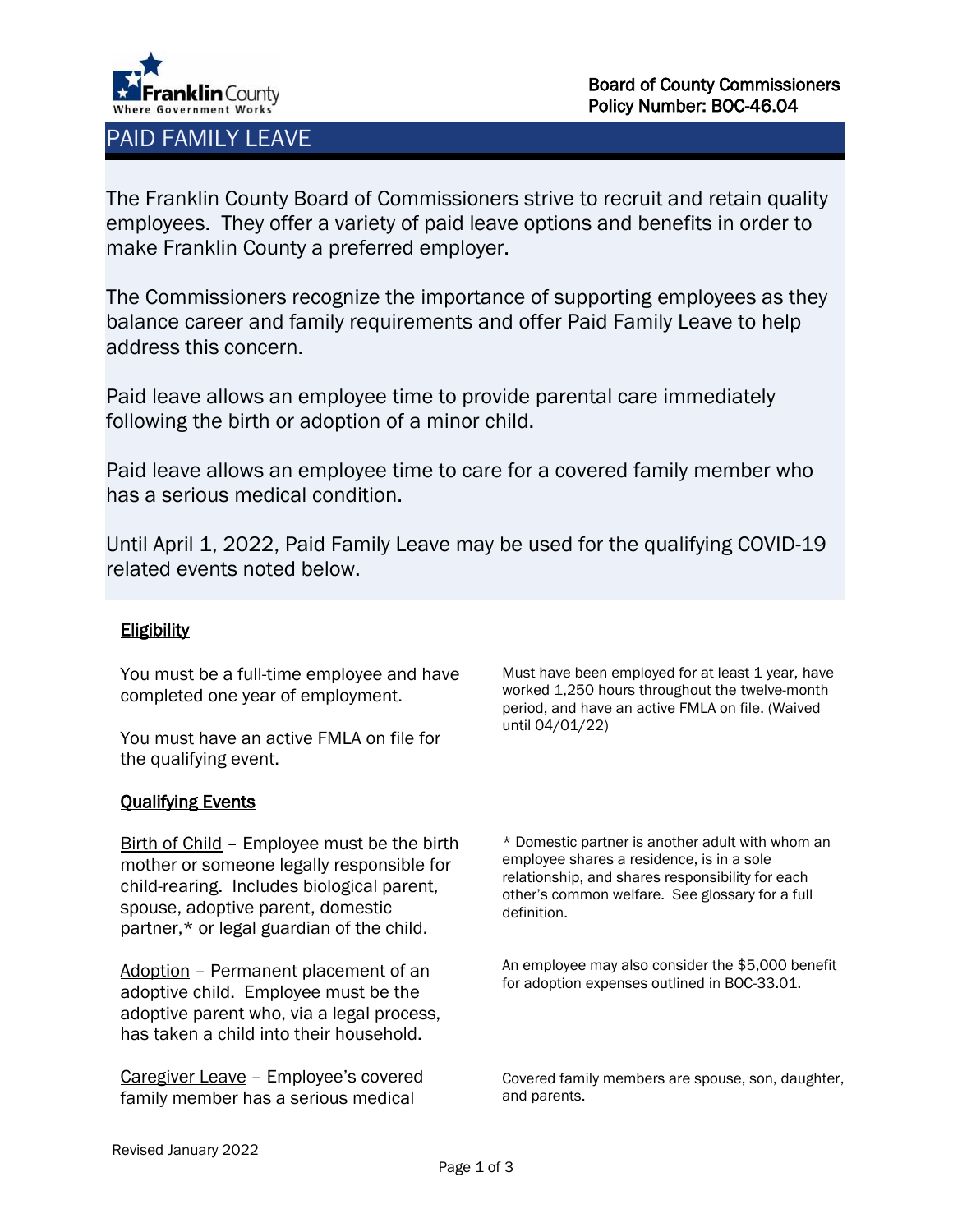# Board of County Commissioners Paid Family Leave **Policy Number: BOC-46.04**

condition as defined in BOC 44.01, Leave Donation Policy.

COVID-19 – Employee is subject to a Federal, State, or local quarantine or isolation order related to COVID-19; has been advised by a health care provider to self-quarantine related to COVID-19; is experiencing COVID-19 symptoms and is seeking a medical diagnosis; is caring for a covered family member subject to a Federal, State, or local order related to COVID-19; is caring for a child whose school or place of childcare is closed for reasons related to COVID-19.

COVID-19 related use of Paid Family Leave expires April 1, 2022.

### Benefit

### Birth or Adoption

Eight weeks (320 hours per year) paid at 100% for birth mother, biological parent, spouse, adoptive parent, domestic partner, or legal guardian in the birth or adoption of a child.

#### **Caregiver**

Eight weeks (320 hours per year) paid at 100% for care of a covered family member with a qualifying serious medical condition.

## COVID-19

Eight weeks (320 hours until April 1, 2022) paid at 100% for Employee subject to Federal, State, or local quarantine/isolation order; who has been advised by a health care provider to selfquarantine; who is experiencing COVID-19 symptoms and is seeking a medical diagnosis.

Begins on the date of the birth or the date medically determined to be unable to work. For adoption, leave begins the day custody is taken.

Can be used in cases of stillbirth\*.